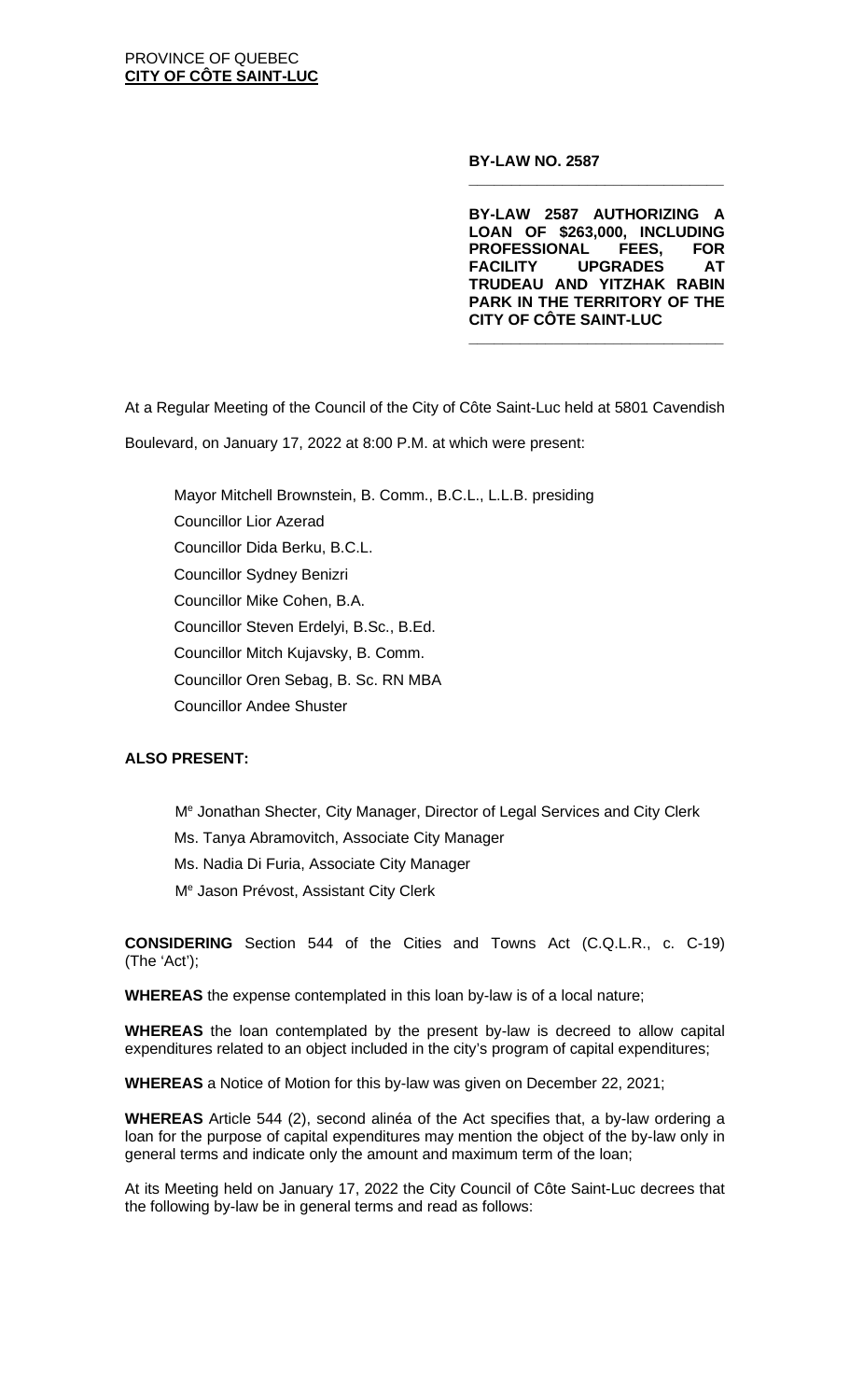## PROVINCE OF QUEBEC By-Law no. 2587 **CITY OF CÔTE SAINT-LUC**

## **ARTICLE 1**

A loan of \$263,000 is authorized to finance the costs, including professional fees, for facility upgrades for Trudeau and Yitzhak Rabin Park in the territory of the City of Côte Saint-Luc.

## **ARTICLE 2**

Council is authorized to spend an amount of \$263,000 for the purposes of the present loan by-law.

### **ARTICLE 3**

The total term of this borrowing and its refinancing shall be five (5) years.

### **ARTICLE 4**

To provide for the payment of the expenses incurred for interest and for the repayment in capital of the yearly instalments of the loan authorized by the present by-law, is hereby imposed and will be levied, each year, for the term of the borrowing, on all the taxable immovables situated in the territory of the City of Côte Saint-Luc, a special tax at a rate sufficient to ensure the full reimbursement of the total borrowing, distributed according to the property values of these immovable as inscribed on the property assessment roll in force each year. This tax will be levied in the manner and on the dates determined for the levying of the general real estate tax;

### **ARTICLE 5**

If the amount of an appropriation authorized by this by-law is greater than the actual amount spent with respect to this appropriation, the Council is authorized to use the balance available to pay any other expense authorized by this present by-law for which the appropriation is insufficient;

#### **ARTICLE 6**

The Council appropriates to reduce the amount of the borrowing authorized by the present by-law, any contribution or grant, which it may receive and which is intended for the payment of all or part of the expenses authorized by the present by-law.

The Council shall equally appropriate to reduce the amount of the borrowing, any grant payable over several years. The term of repayment of the loan that corresponds to the amount of the grant shall automatically be adjusted to the term allotted to the disbursement of the grant.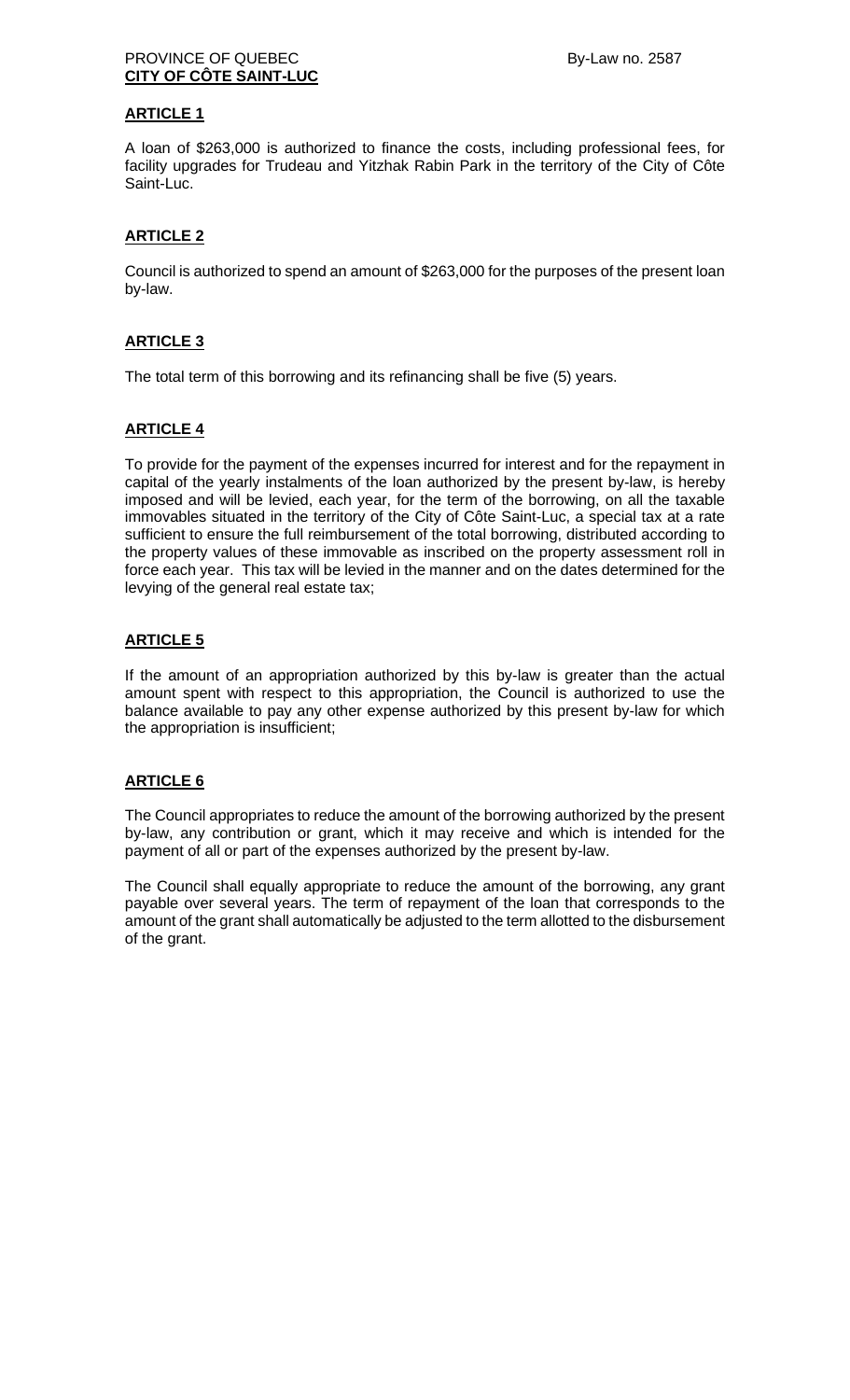## **ARTICLE 7**

The present By-Law comes into force in accordance with the law.

(s) Mitchell Brownstein

\_\_\_\_\_\_\_\_\_\_\_\_\_\_\_\_\_\_\_\_\_\_\_\_ MITCHELL BROWNSTEIN MAYOR

(s) Jason Prévost

JASON PRÉVOST ASSISTANT CITY CLERK

\_\_\_\_\_\_\_\_\_\_\_\_\_\_\_\_\_\_\_\_\_\_\_\_

**CERTIFIED TRUE COPY**

**\_\_\_\_\_\_\_\_\_\_\_\_\_\_\_\_\_\_\_\_ JASON PRÉVOST ASSISTANT CITY CLERK**